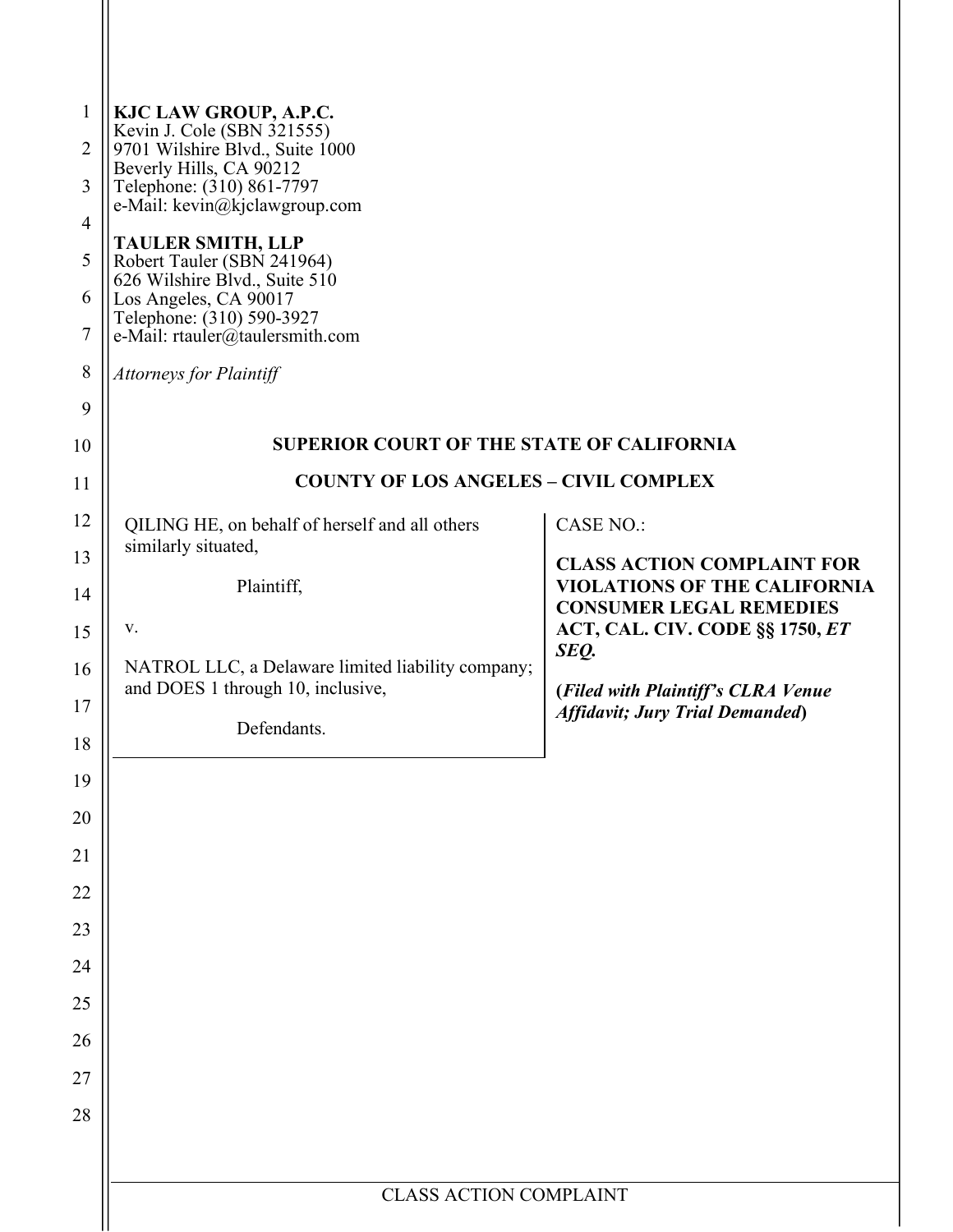1 2 3 Plaintiff Qiling He ("Plaintiff"), individually and on behalf of all others similarly situated, complains and alleges as follows based on personal knowledge as to herself, on the investigation of her counsel, and on information and belief as to all other matters.

#### **INTRODUCTION AND SUMMARY OF CLAIMS**

8 1. Anxiety disorders are the most common mental health concern in the United States. Over 40 million adults in the U.S. (19.1%) have an anxiety disorder. Meanwhile, approximately 7% of children aged 3–17 experience issues with anxiety each year. According to the Mayo Clinic, the two main treatments for anxiety disorders are psychotherapy and medications prescribed by a licensed physician.

9 10 11 12 13 14 15 2. The COVID-19 pandemic has exacerbated our nation's mental health crisis. Medical professionals have reported a dramatic increase of patients suffering from anxiety, attributable in part to the uncertainty attendant to the pandemic. The nutritional supplement industry has eagerly attempted to profit from our mental health crisis, offering for the first time in 2020 products marketed as remedies for serious mental health issues, including anxiety. The products themselves contain miscellaneous and ineffectual herbs, extracts and other vitamins that plainly do not have the ability to treat anxiety (which is a recognized mental disorder).

16 17 18 19 20 21 22 3. In fact, medical professionals agree that anxiety should not be self-diagnosed or treated by way of over-the-counter supplements. For example, the National Institute of Public Health ("NIH") has explicitly stated that individuals suffering from anxiety should not take any nutritional supplements *at all* without medical supervision. Put more simply, because anxiety is a medical condition, it should not be treated with nutritional supplements. Nutritional supplement companies should not advertise that their products can remedy anxiety, not only because any such statements are false, but because statements of this kind are very dangerous.

23 24 25 26 27 4. It is well known that anxiety can lead to, or worsen, other mental and physical conditions such as depression (which often occurs with an anxiety disorder) or other mental health disorders, substance misuse, social isolation, and suicide. Consumers who are unaware that their conditions need to be diagnosed by medical professionals, or who do not have access to adequate medical care, may take nutritional supplements purporting to remedy their medical condition only to find their conditions worsen.

28

4

5

6

7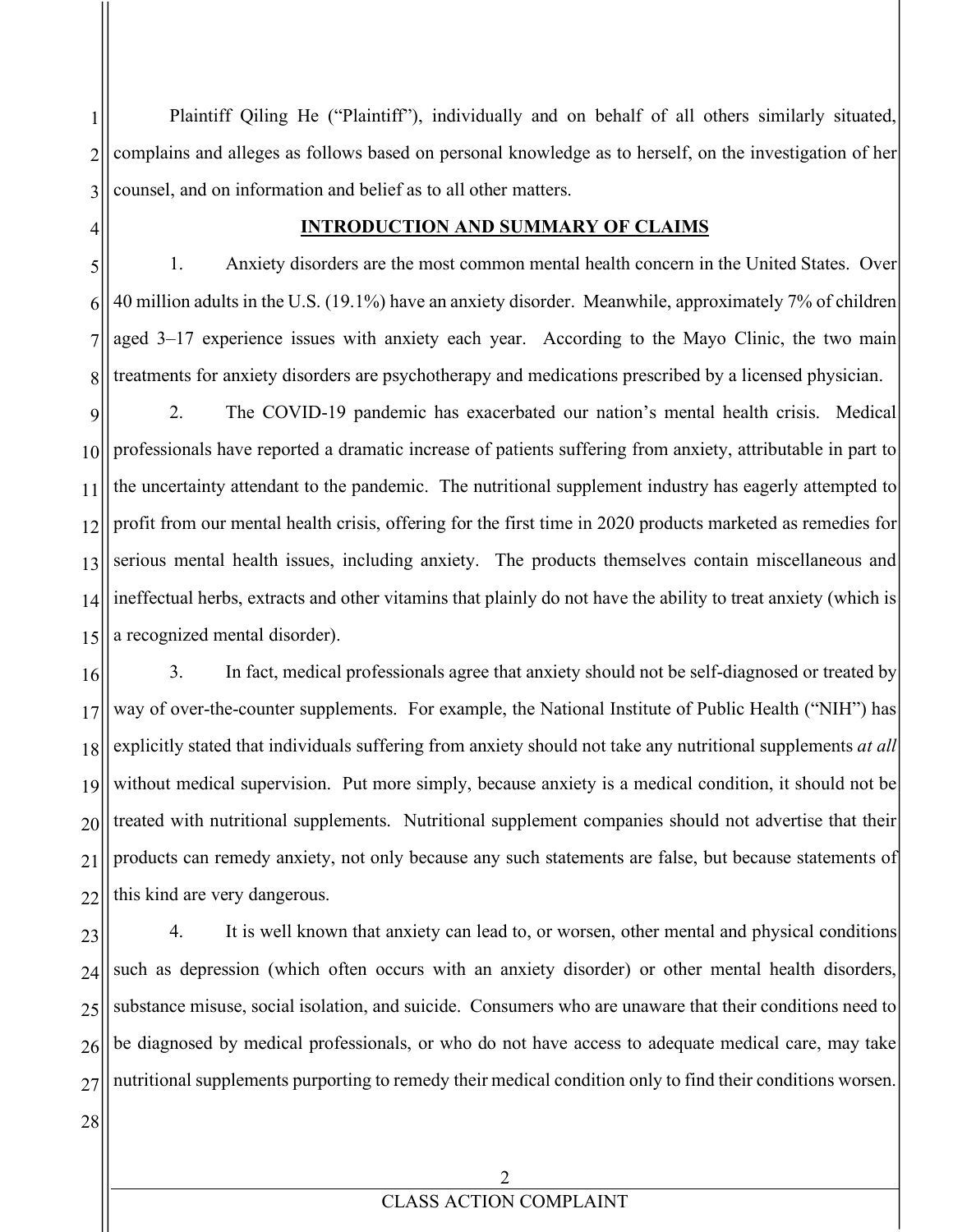1 2 3 4 5 5. Defendant Natrol LLC ("Natrol" or "Defendant") has annual revenue surpassing \$121 million according to Dun & Bradstreet. On information and belief, Natrol was sold to a private equity firm for \$550 million in 2020. Around the time Natrol was taken over by a private equity firm, Natrol began selling its product "Relax+ Ultimate Calm" (the "Product"). On information and belief, Natrol has always marketed the Product as a remedy for anxiety.

6 7 8 9 10 11 6. Needless to say, neither the Product nor any of its miscellaneous ingredients reduce anxiety in any way. Thus, Natrol's statements to the contrary, including statements on the product label itself that the Product has the ability to "reduce" and "combat" anxiety, are false. The Product does not, and cannot, offer this benefit. As a result, the Product violates Cal. Civ. Code  $\S$  1770(a)(5), which prohibits "[r]epresenting that goods . . . have . . . characteristics, ingredients, uses, benefits, or quantities that they do not have."

12 13 14 7. Plaintiff seeks to put an end to Defendant's deceptive business practices, which harm the public, lay waste to public health efforts to educate citizens about our mental health crisis, and are callously designed to only benefit Natrol and its private equity benefactors.

15

#### **JURISDICTION AND VENUE**

16 17 8. Subject matter jurisdiction is proper in this Court because the amount in controversy is within this Court's jurisdictional limit.

18 19 20 9. This Court has personal jurisdiction over Defendant because Defendant (a) has its principal place of business in Los Angeles County, California (in Chatsworth, California), and (b) conducts substantial business in Los Angeles County, California.

21 22 23 24 10. Venue is proper in the Los Angeles County Superior Court pursuant to Code of Civil Procedure, §§ 394, 395, and 395.5. Wrongful conduct occurred and continues to occur in this County. Defendant conducted and continues to conduct business in this County as it relates to the sale of its Product.

25

#### **PARTIES**

26 27 11. Plaintiff is, and at all relevant times mentioned was, both a resident of Los Angeles County, California and a "consumer," as defined by Cal. Civ. Code § 1761(d) and Cal. Bus. & Prof. Code §

28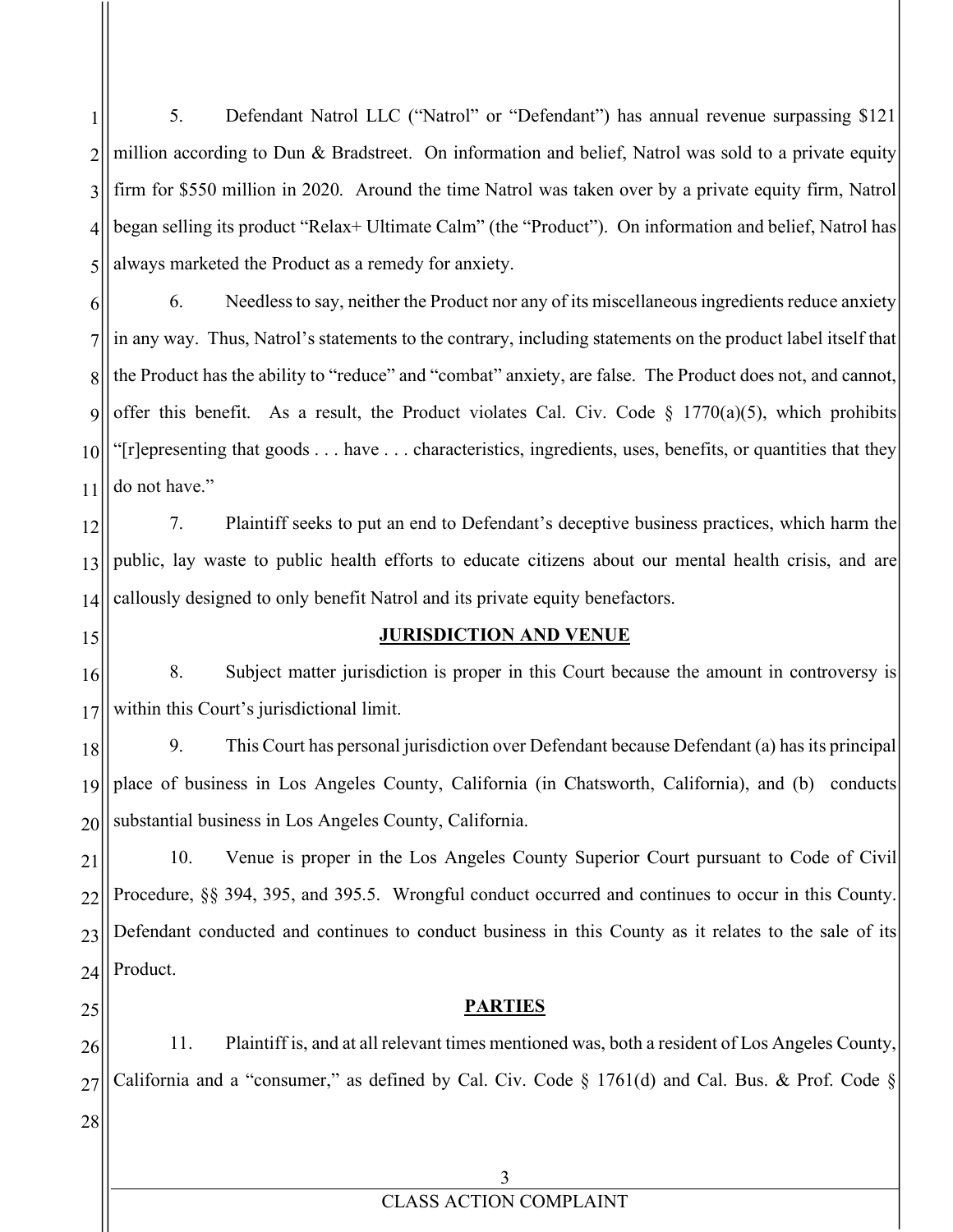1 2 17601(d). Plaintiff purchased the Product from a Los Angeles County, California-based Walgreens on January 19, 2022.

3 4 5 12. Defendant Natrol LLC is a Delaware limited liability company with its principal place of business in Chatsworth, California. Defendant is, and at all relevant times mentioned was, a "person" as defined by Cal. Civ. Code  $\S 1761(c)$ .

#### **FACTUAL ALLEGATIONS**

### **The Dietary Supplements Industry**

8 9 10 11 13. The dietary supplements industry has experienced significant growth over the past few years, and was valued at \$140.3 billion in 2020. <sup>1</sup> Although the market is large, competition is fierce, and supplement companies seeking to gain market share must capitalize on new trends and burgeoning health concerns in the population at large.

12 13 14 15 16 14. For example, since the onset of the COVID-19 pandemic in early 2020, supplement companies have increasingly targeted consumers suffering from increased and unprecedented levels of isolation and fear attendant to the global crisis, specifically by making unsupported claims regarding the ability of their products to relieve conditions like anxiety, which are serious diseases that can be ruinous to individuals and lead to more serious conditions if not treated by a medical professional.

17 18 19 15. Defendant's false representations regarding the ability of its Product to aid in the treatment of anxiety pose serious dangers to its consumers, who consume Defendant's Product in lieu of a professional medical evaluation and treatment.

20

///

21

6

7

## **Plaintiff's Purchase of Defendant's Product**

22 23 24 25 16. On January 19, 2022, Plaintiff purchased "Relax+ Ultimate Calm" from a Walgreens in Long Beach, California. Prior to purchasing the Product, Plaintiff read Defendant's marketing materials. As shown from the following screenshot, Defendant prominently represents that its Product reduces anxiety (specifically "stress, anxiety and tension"):

26 27

28

1

- <sup>1</sup> https://www.grandviewresearch.com/industry-analysis/dietary-supplements-market
	- 4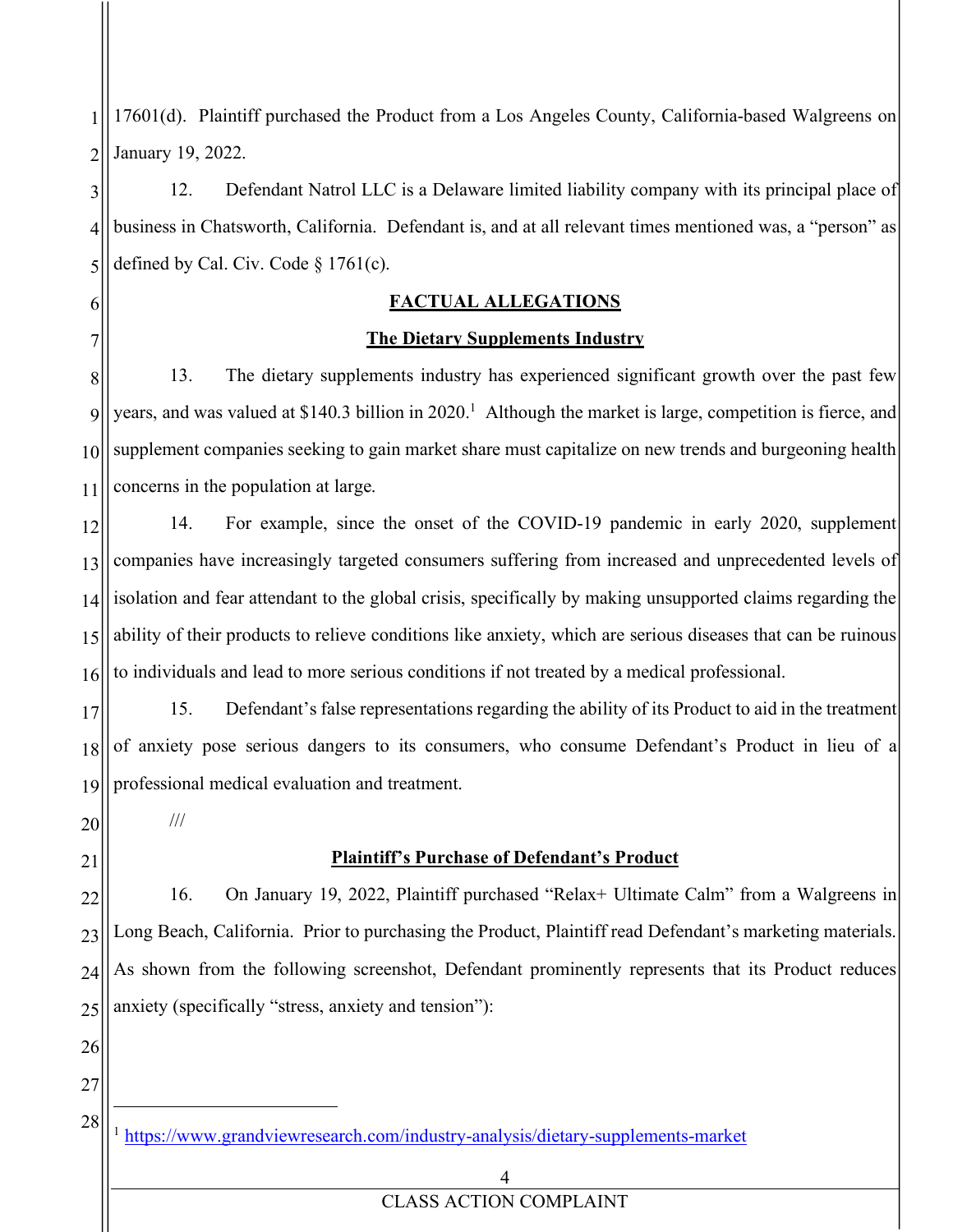

1

2

3

4

5

6

7

8

9

10

11

22

23

24

25

17. Plaintiff purchased the Product in reliance on Defendant's representations that the Product reduces anxiety. Plaintiff believes that products labeled as reducing anxiety will actually do so.

12 13 14 18. Defendant's false representations are not only unlawful, but dangerous. California consumers suffering from anxiety who believe Defendant's claims are likely to forego seeking medical treatment for their conditions, compounding the effects of their diseases.

15 16 19. If the Product actually reduced anxiety, as represented on the Product's label, Plaintiff would purchase the Product in the immediate future.

17 18 19 20 21 20. Plaintiff would not have purchased the Product or at the very least, would not have paid as much as she did, had Defendant been truthful. Plaintiff was persuaded to make her purchase only because of the fake health benefit Defendant promoted. Plaintiff is susceptible to this recurring harm because she cannot be certain that Defendant has corrected this deceptive marketing scheme, and she desires to shop at stores that sell Defendant's products in the future.

## **CLASS ACTION ALLEGATIONS**

21. Plaintiff brings this action on behalf of herself and on behalf of the following Class:

## **All persons in California who purchased Defendant's "Relax+ Ultimate Calm" within the three years prior to the filing of this Complaint.**

26 27 28 22. Defendant and its employees or agents are excluded from the Class. Plaintiff does not know the number of Class members, but estimates it to be greater than 100 individuals, if not many more. As a result, this case should be certified as a class action to assist in its expeditious litigation.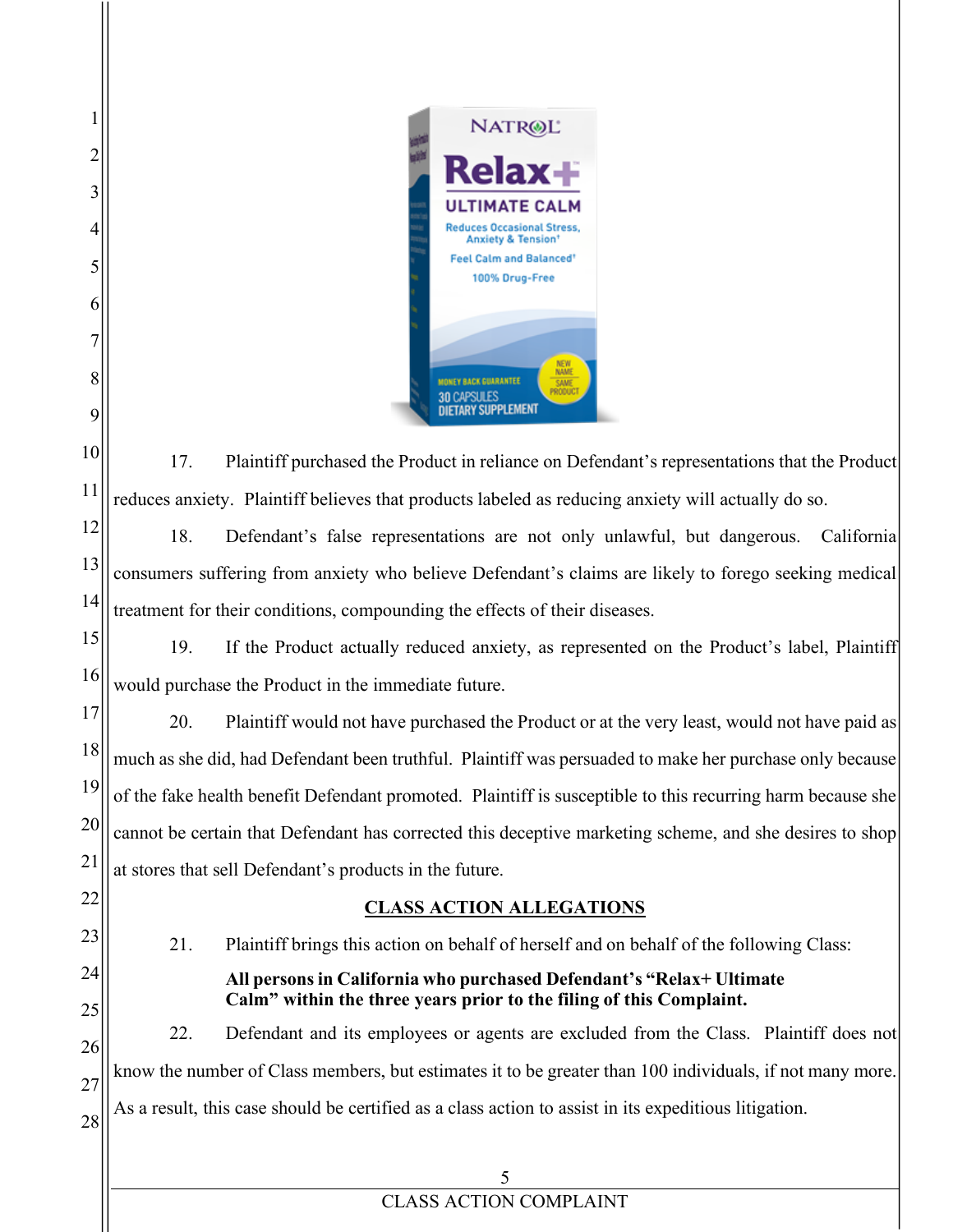23. The "Class Period" means the three years prior to the filing of this Complaint.

1

20

21

2 3 24. Plaintiff reserves the right to redefine the Class, and to add and redefine any additional subclasses as appropriate based on discovery and specific theories of liability.

4 5 25. There is a well-defined community of interest in the litigation, the proposed class is easily ascertainable, and Plaintiff is a proper representative of the Class.

6 7 26. *Ascertainability:* Class members are readily ascertainable from Defendant's own records and/or Defendant's agents' records.

8  $\overline{Q}$ 10 27. *Numerosity:* The potential Class members as defined are so numerous and so diversely located throughout California, that joinder of all the Class members is impracticable. Class members are dispersed throughout California. Joinder of all members of the proposed Class is therefore not practicable.

11 12 13 28. *Commonality:* There are questions of law and fact common to Plaintiff and the Class that predominate over any questions affecting only individual Class members. These common questions of law and fact include, without limitation:

- 14 15 16 (a) Whether, during the Class Period, Defendant represented that Relax+ Ultimate Calm (the Product) has characteristics, ingredients, uses, benefits, and/or quantities that it does not have?
- 17 (b) Does Defendant violate the CLRA, Cal. Civ. Code §§ 1750, *et seq*.?
- 18 19 (c) What type of injunctive relief is appropriate and necessary to enjoin Defendant from continuing its unlawful marketing practices?
	- (d) Whether Defendant's conduct was undertaken with conscious disregard of the rights of the members of the Class and was done with fraud, oppression, and/or malice.

22 23 24 25 26 29. *Typicality:* Plaintiff's claims are typical of the claims of the members of the Class in that Plaintiff is a member of the Class she seeks to represent. Similar to members of the Class, Defendant falsely represented to Plaintiff that consuming the Product ameliorates anxiety and that it offers health benefits it does not, and cannot. Plaintiff is advancing the same claims and legal theories on behalf of herself and all absent members of the Class. Defendant has no defenses unique to Plaintiff.

27 28 30. *Adequacy of Representation:* Plaintiff will fairly and adequately represent and protect the interests of the Class. Plaintiff's interests do not conflict with those of the Class members. Plaintiff has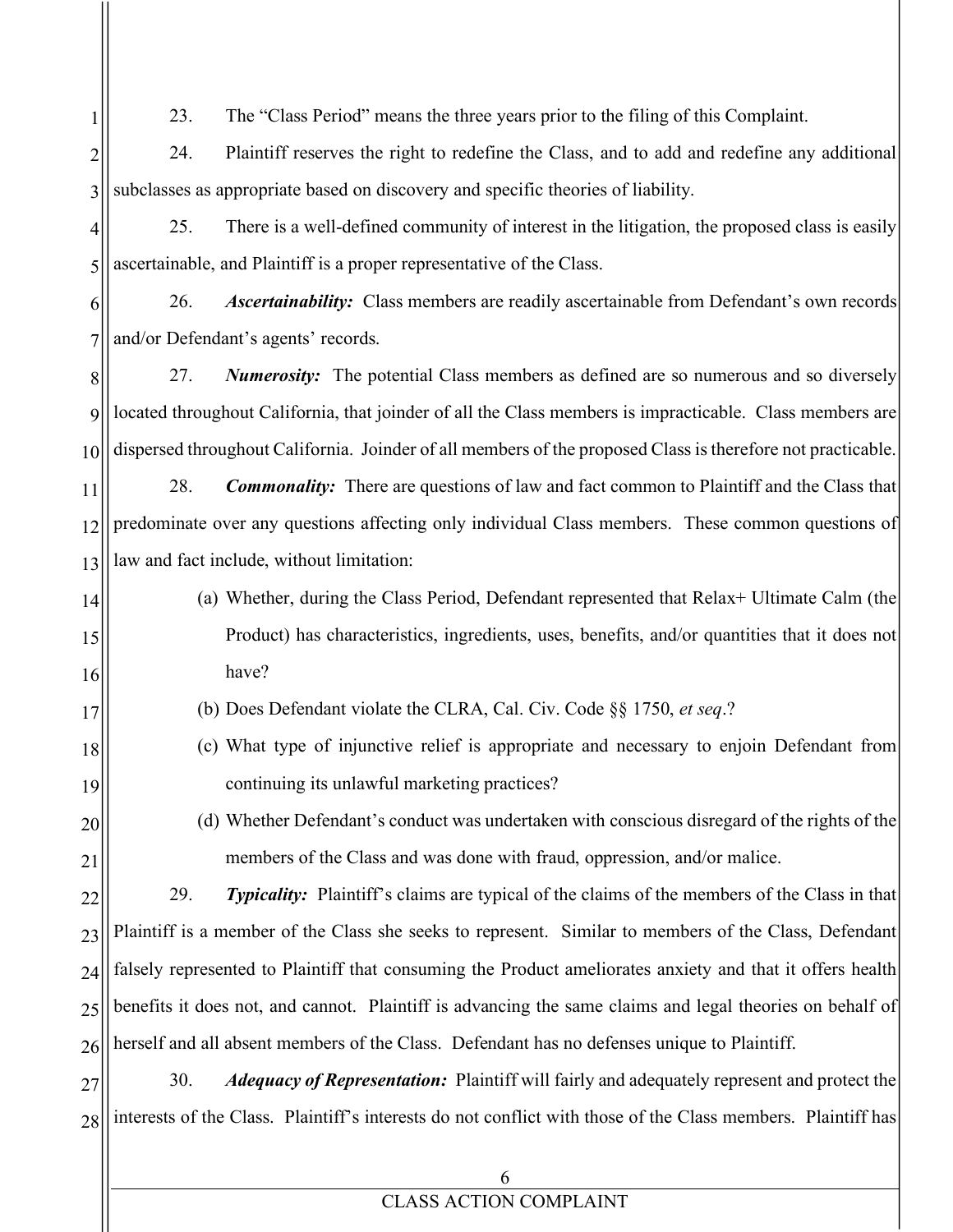1 2 3 4 retained counsel experienced in consumer protection law, including class actions, and specifically, California's CLRA. Plaintiff has no adverse or antagonistic interest to those in the Class and will fairly and adequately protect the interests of the Class. Plaintiff's attorneys are aware of no interests adverse or antagonistic to those of Plaintiff and the proposed Class.

5 6 7 8 9 10 11 12 13 31. *Superiority of Class Action:* A Class Action is superior to other available means for the fair and efficient adjudication of this controversy. Individual joinder of all Class members is not practicable, and questions of law and fact common to the Class predominate over any questions affecting only individual members of the Class. Plaintiff and the Class members have suffered or may suffer loss in the future by reason of Defendant's illegal policies and/or practices. Certification of this case as a class action will allow those similarly situated persons to litigate their claims in the manner that is most efficient and economical for the parties and the judicial system. Certifying this case as a class action is superior because it allows for efficient relief to the Class members, and will thereby effectuate California's strong public policy of protecting the California consumer from violations of its laws.

14 15 16 17 18 32. Even if every individual Class member could afford individual litigation, the court system could not. It would be unduly burdensome to the courts if individual litigation of the numerous cases were to be required. Individualized litigation also would present the potential for varying, inconsistent, or contradictory judgments, and would magnify the delay and expense to all parties and to the court system resulting from multiple trials of the same factual issues.

19 20 21 22 23 24 33. By contrast, conducting this action as a class action will present fewer management difficulties, conserve the resources of the parties and the court system, and protect the rights of each Class member. Further, it will prevent the very real harm that would be suffered by numerous putative Class members who will be unable to enforce individual claims of this size on their own, and by Defendant's competitors, who will be placed at a competitive disadvantage because they chose to obey the law. Plaintiff anticipates no difficulty in the management of this case as a class action.

25 26 34. Plaintiff reserves the right to expand the Class definition to seek recovery on behalf of additional persons as warranted as facts are learned in further investigation and discovery.

27 28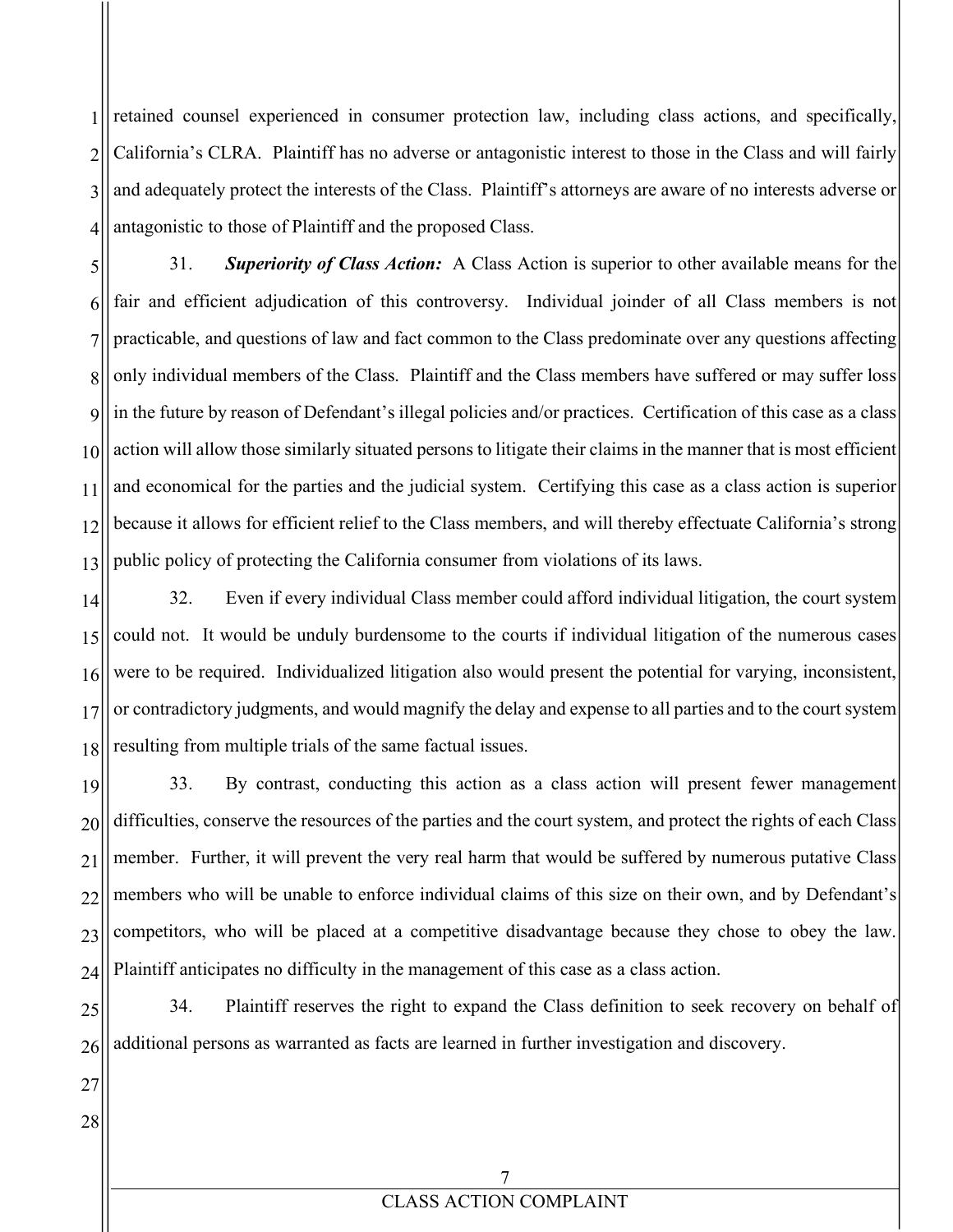#### **CLAIMS FOR RELIEF**

#### **First Cause of Action**

# **Violations of the California Consumer Legal Remedies Act, Cal. Civ. Code §§ 1750,** *et seq***. (Misrepresentations as to Characteristics, Ingredients, Uses, Benefits, and/or Quantities) (By Plaintiff Against Defendants on Behalf of the Class)**

35. Plaintiff repeats and re-alleges the allegations contained in every preceding paragraph.

36. The CLRA is a California consumer protection statute which allows plaintiffs to bring private civil actions for "unfair methods of competition and unfair or deceptive acts or practices undertaken by any person in a transaction . . . which results in the sale or lease of goods or services to any consumer." Cal. Civ. Code § 1770(a). The purposes of the CLRA are "to protect consumers against unfair and deceptive business practices and to provide efficient and economical procedures to secure such protection." Cal. Civ. Code § 1760.

13 14 15 16 37. Plaintiff and each member of the Class are "consumers" as defined by California Civil Code § 1761(d). Defendant's sales of the Product to Plaintiff and the Class were "transactions" within the meaning of California Civil Code § 1761(e). The Product purchased by Plaintiff (Relax+ Ultimate Calm) and the Class is a "[g]ood[]" within the meaning of California Civil Code  $\S$  1761(a).

17 18 19 20 21 38. The CLRA prohibits, among other things, representing "that goods . . . have . . . characteristics, ingredients, uses, benefits, or quantities that they do not have." Cal. Civ. Code § 1770(a)(5). Defendant violated and continues to violate the CLRA by falsely representing to Plaintiff and Class members that consuming the Product reduces anxiety and that it offers other health benefits it does not.

22 23 24 25 26 27 39. Pursuant to Cal. Civ. Code § 1782, on or around February 4, 2022, Plaintiff's counsel notified Defendant in writing (by certified mail, with return receipt requested) of the particular violations of the CLRA and demanded that it correct or agree to correct the actions described in this Complaint, including by giving notice to all affected consumers. In response, Natrol's counsel (in an apparent attempt to intimidate Natrol's customer) sent a "preservation of evidence" letter to Plaintiff, while at the same time claiming they did not understand Plaintiff's CLRA letter.

28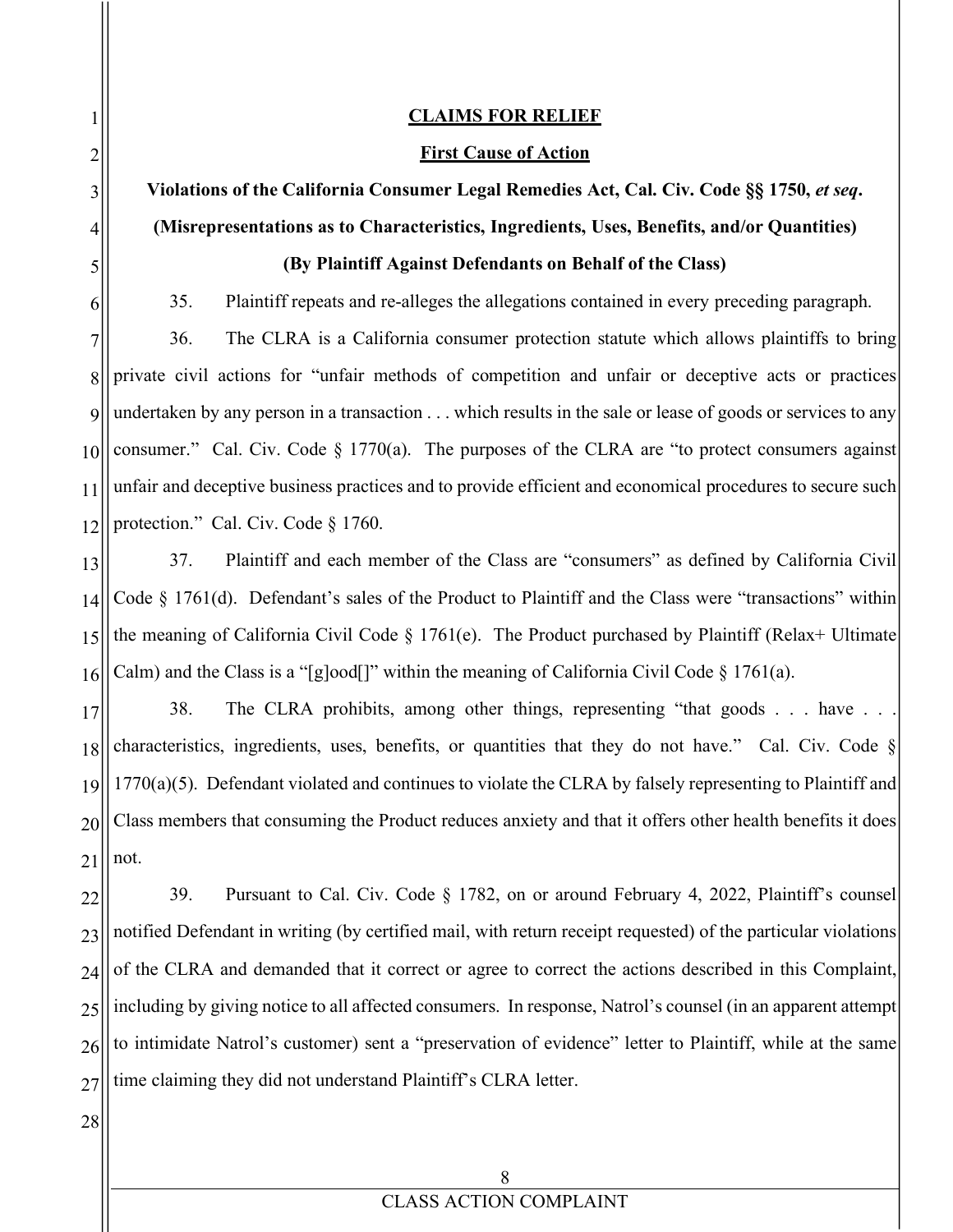1 2 3 4 40. Needless to say, Defendant did not agree to rectify the problems associated with the actions described above and to give notice to all affected consumers within 30 days of the date of the written notice, as prescribed by Section 1782. Therefore, Plaintiff further seeks claims for actual, consequential, punitive, and statutory damages, as well as mandatory attorneys' fees and costs, against Defendant.

#### **PRAYER FOR RELIEF**

WHEREFORE, Plaintiff prays for relief and judgment in favor of herself and the Class as follows: **On the First Cause of Action for Violations of the California Consumer Legal Remedies Act, Cal. Civ. Code §§ 1750,** *et seq***. (Misrepresentations as to Characteristics, Ingredients, Uses, Benefits, and/or Quantities)**

10 11 1. For an order certifying that the action be maintained as a class action, that Plaintiff be designated the class representative, and that undersigned counsel be designated as class counsel.

12 13 14 2. For an injunction putting a stop to the illegal conduct described in this Complaint and ordering Defendant to correct its illegal conduct and refrain from misrepresenting the characteristics, ingredients, uses, benefits, and/or quantities of the Product.

15 16 3. For an order awarding Plaintiff and the proposed Class members actual, consequential, restitution, punitive, and statutory damages, as appropriate. *See* Cal. Civ. Code  $\S 1780(a)(1) - (5)$ .

4. For pre- and post-judgment interest and costs of suit incurred.

18 19 20 21 22 5. For reasonable attorneys' fees pursuant to (a) the CLRA, which allows a prevailing plaintiff to recover court costs and attorneys' fees as a matter of right, *see* Cal. Civ. Code § 1780(e), and (b) California Code of Civil Procedure § 1021.5, as this lawsuit seeks the enforcement of an important right affecting the public interest and satisfies the statutory requirements for an award of attorneys' fees. 6. For such other and further relief as the Court may deem just and proper.

## **DEMAND FOR JURY TRIAL**

Plaintiff, on behalf of herself and the Class, hereby demands a trial by jury.

25 26

5

6

7

8

9

17

23

24

27

28

DATED: May 31, 2022 **KJC LAW GROUP, A.P.C.**

By: */s/ Kevin J. Cole* Kevin J. Cole, Esq.

## **TAULER SMITH, LLP**